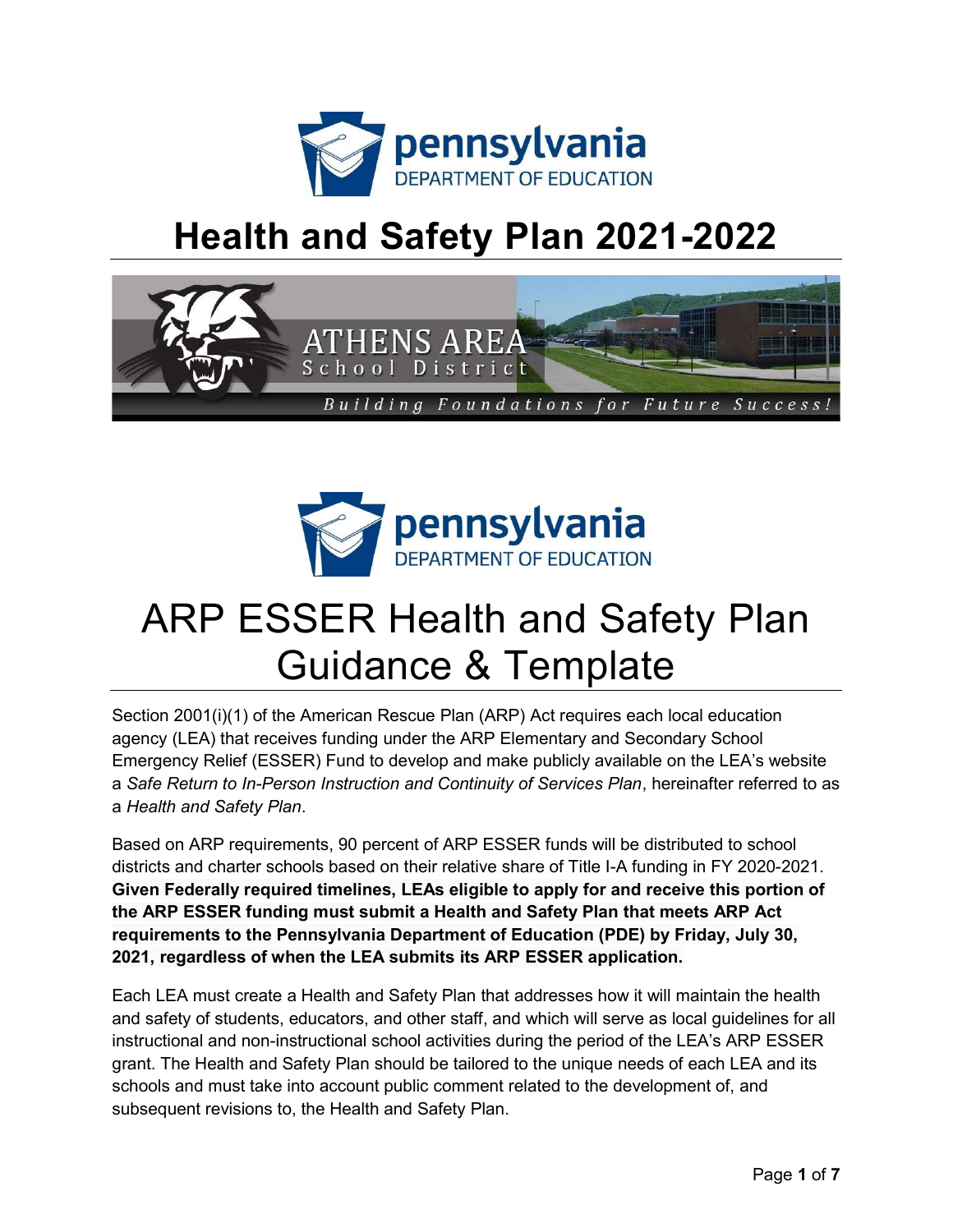The ARP Act and U.S. Department of Education rules require Health and Safety plans include the following components:

- 1. How the LEA will, to the practicable, implement prevention and mitigation policies in line with the most up-to-date guidance from the Centers for Disease Control and Prevention (CDC) for the reopening and operation of school facilities in order to continuously and safely open and operate schools for in-person learning;
- 2. How the LEA will ensure continuity of services, including but not limited to services to address the students' academic needs, and students' and staff members' social, emotional, mental health, and other needs, which may include student health and food services;
- 3. How the LEA will maintain the health and safety of students, educators, and other staff and the extent to which it has adopted policies, and a description of any such policy on each of the following safety recommendations established by the CDC:
	- a. Universal and correct wearing of masks;
	- b. Modifying facilities to allow for physical distancing (e.g., use of cohorts/podding);
	- c. Handwashing and respiratory etiquette;
	- d. Cleaning and maintaining healthy facilities, including improving ventilation;
	- e. Contact tracing in combination with isolation and quarantine, in collaboration with State and local health departments;
	- f. Diagnostic and screening testing;
	- g. Efforts to provide COVID-19 vaccinations to school communities;
	- h. Appropriate accommodations for children with disabilities with respect to health and safety policies; and
	- i. Coordination with state and local health officials.

The LEA's Health and Safety Plan must be approved by its governing body and posted on the LEA's publicly available website by July 30, 2021.\* The ARP Act requires LEAs to post their Health and Safety Plans online in a language that parents/caregivers can understand, or, if it is not practicable to provide written translations to an individual with limited English proficiency, be orally translated. The plan also must be provided in an alternative format accessible, upon request, by a parent who is an individual with a disability as defined by the Americans with Disabilities Act.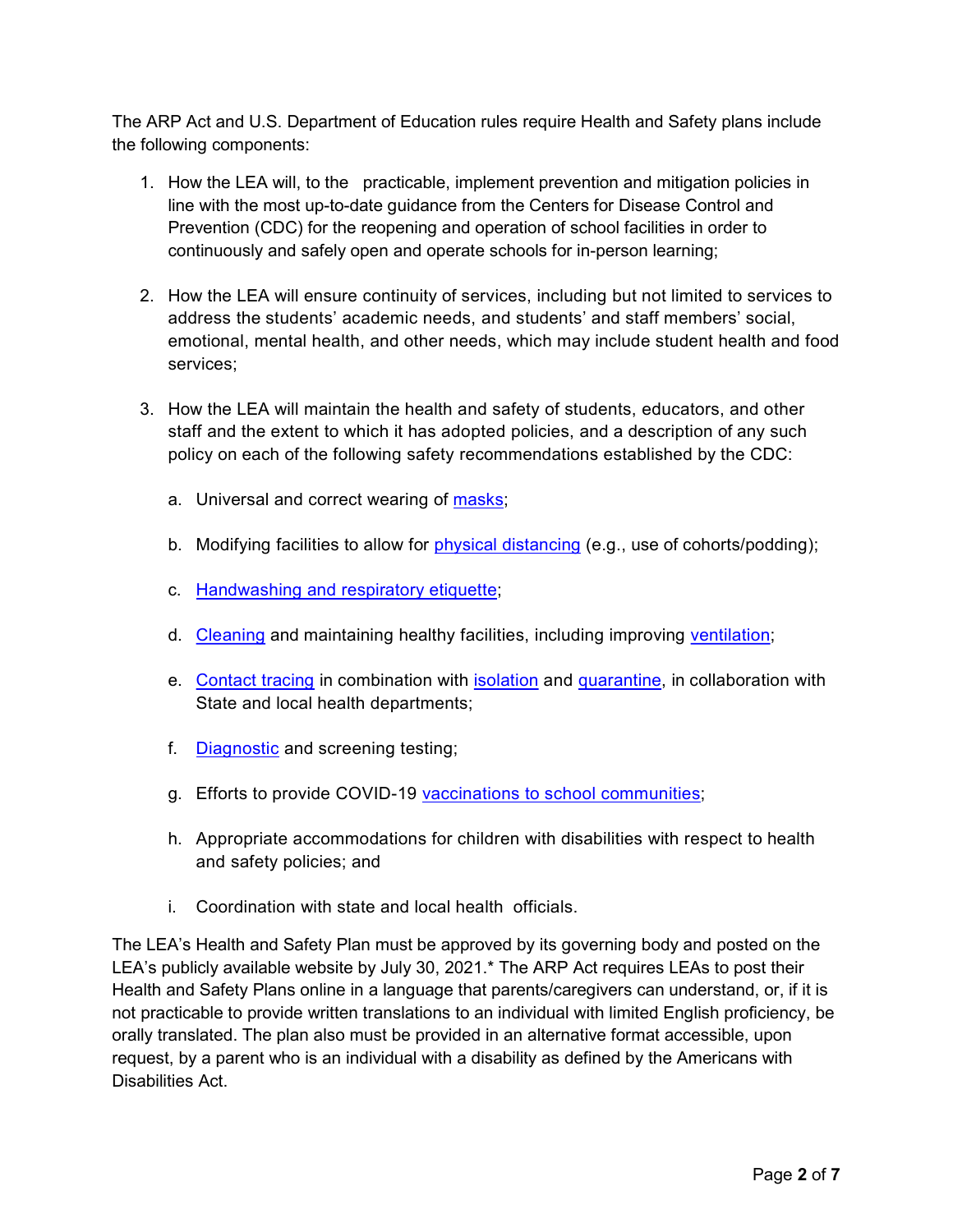Each LEA will upload in the eGrants system its updated Health and Safety Plan and webpage URL where the plan is located on the LEA's publicly available website.

The ARP Act requires LEAs to review their Health and Safety Plans at least every six months during the period of the LEA's ARP ESSER grant. LEAs also must review and update their plans whenever there are significant changes to the CDC recommendations for K-12 schools. Like the development of the plan, all revisions must be informed by community input and reviewed and approved by the governing body prior to posting on the LEA's publicly available website.

LEAs may use the template to revise their current Health and Safety Plans to meet ARP requirements and ensure all stakeholders are fully informed of the LEA's plan to safely resume instructional and non-instructional school activities, including in-person learning, for the current school year. An LEA may use a different plan template or format provided it includes all the elements required by the ARP Act, as listed above.

\* The July 30 deadline applies only to school districts and charter schools that received federal Title I-A funds in FY 2020-2021 and intend to apply for and receive ARP ESSER funding.

### Additional Resources

LEAs are advised to review the following resources when developing their Health and Safety Plans:

- CDC K-12 School Operational Strategy
- PDE Resources for School Communities During COVID-19
- PDE Roadmap for Education Leaders
- PDE Accelerated Learning Thorough an Integrated System of Support
- PA Department of Health COVID-19 in Pennsylvania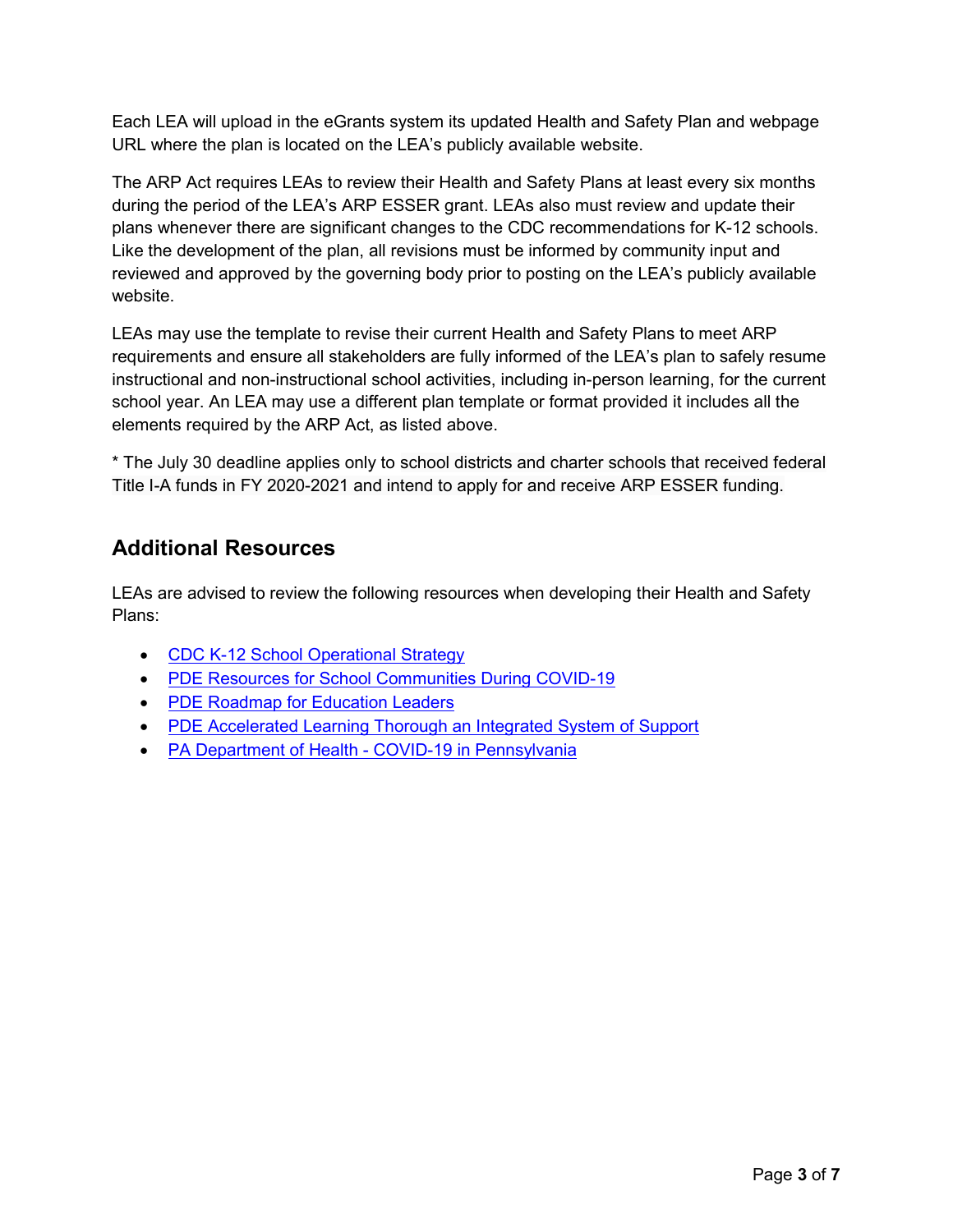#### Health and Safety Plan Summary: Athens Area School District

Initial Effective Date: 7/20/2021

Date of Last Review: 02/15/2022

#### Date of Last Revision: 02/15/2022

1. How will the LEA, to the practicable, support prevention and mitigation policies in line with the most up-to-date guidance from the CDC for the reopening and operation of school facilities in order to continuously and safely open and operate schools for in-person learning?

The Athens Area School District will continue to implement, where feasible and possible, prevention and mitigation efforts that are aligned with the health and safety guidance from the Centers for Disease Control, Pennsylvania Department of Health, and the Pennsylvania Department of Education in order to ensure a safe reopening of schools for any summer programming and re-entry into school for the 2021-2022 school year. The District will collaborate with other regional school districts and department of health personal that are made available to the district as a resource to ensure current knowledge and application of CDC practices, where possible.

2. How will the LEA ensure continuity of services, including but not limited to services to address the students' academic needs, and students' and staff members' social, emotional, mental health, and other needs, which may include student health and food services?

The Athens Area School District will continue to monitor the allocation of resources to students and families while the students are in school and within the community. The district will use ESSER funds to address the unfinished learning needs of our students both academically and socially/emotionally and have developed summer academic enrichment programs and summer mental health services which are made available to students in need. The district will continue with a food program for children throughout the summer months, based on community interest until the next school year and will reassess the need for possible continuation into the next school year. Resources will be allocated to address the effects that the pandemic has had on students within our district.

3. Use the table below to explain how the LEA will maintain the health and safety of students, educators, and other staff and the extent to which it has adopted policies, and a description of any such policy on each of the following safety recommendations established by the CDC.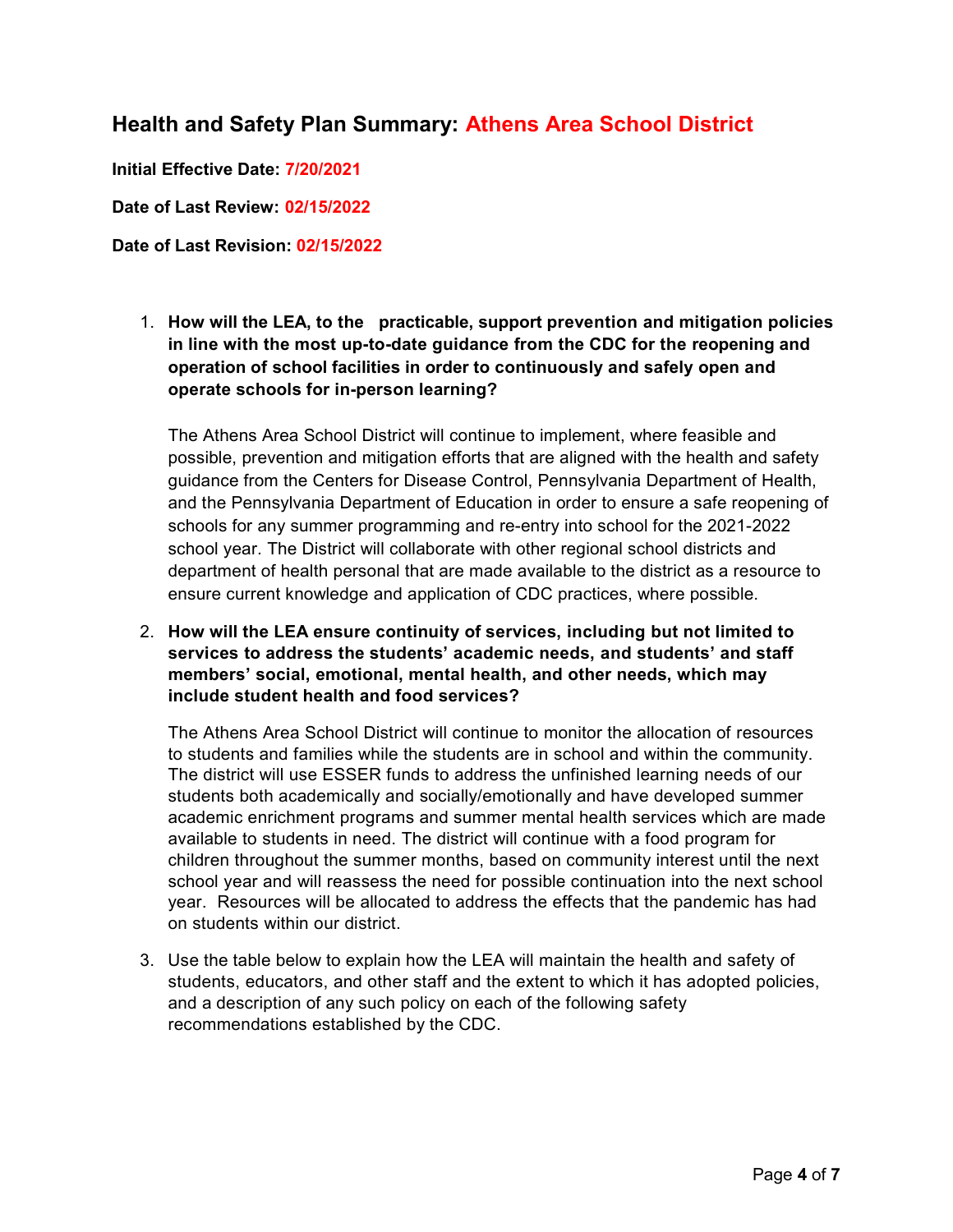| <b>ARP ESSER Requirement</b>                                                                  | <b>Strategies, Policies, and Procedures</b>                                                                                                                                                                                                                                                                                                                                                                                                                                                                                                            |
|-----------------------------------------------------------------------------------------------|--------------------------------------------------------------------------------------------------------------------------------------------------------------------------------------------------------------------------------------------------------------------------------------------------------------------------------------------------------------------------------------------------------------------------------------------------------------------------------------------------------------------------------------------------------|
| a. Universal and correct wearing of masks;                                                    | AASD will continue to review<br>$\bullet$<br>guidance from CDC, PA DOH,<br>and PDE when decisions and<br>recommendations regarding face<br>coverings.<br>Face Coverings are<br>$\bullet$<br>recommended and encourage but<br>are the personal choice and<br>preferences<br>Masking will still be required on<br>$\bullet$<br>district transportation, until that<br>requirement is changed by CDC.<br>Recommended changes will be<br>$\bullet$<br>discussed and approved by the<br>school board at scheduled school<br>board meetings, when necessary. |
| b. Modifying facilities to allow for physical<br>distancing (e.g., use of cohorts/podding);   | The Athens Area School District<br>$\bullet$<br>will promote physical distancing<br>where possible.                                                                                                                                                                                                                                                                                                                                                                                                                                                    |
| Handwashing and respiratory etiquette;<br>$C_{1}$                                             | The district will continue to<br>$\bullet$<br>promote and educate students on<br>healthy hygiene practices and<br>illness prevention.<br>Handwashing, hand sanitizer, and<br>$\bullet$<br>other hygiene measure will be<br>encouraged often<br>Signs for healthy measures will be<br>$\bullet$<br>posted in key locations in all<br>school buildings.                                                                                                                                                                                                  |
| <b>Cleaning and maintaining healthy</b><br>d.<br>facilities, including improving ventilation; | The District will continue to assess<br>and replace HVAC filters when<br>necessary.<br>The District will provide cleaning<br>$\bullet$<br>and sanitizing solutions and<br>materials to classrooms and<br>employees for cleaning as<br>needed.<br>Provide routine cleaning of<br>$\bullet$<br>facilities/ classrooms/buses by<br>employees.<br>The District is also will be<br>$\bullet$<br>installing Bi-Polar Ionization units<br>to all HVAC units to improve<br>indoor air quality and reduce the                                                   |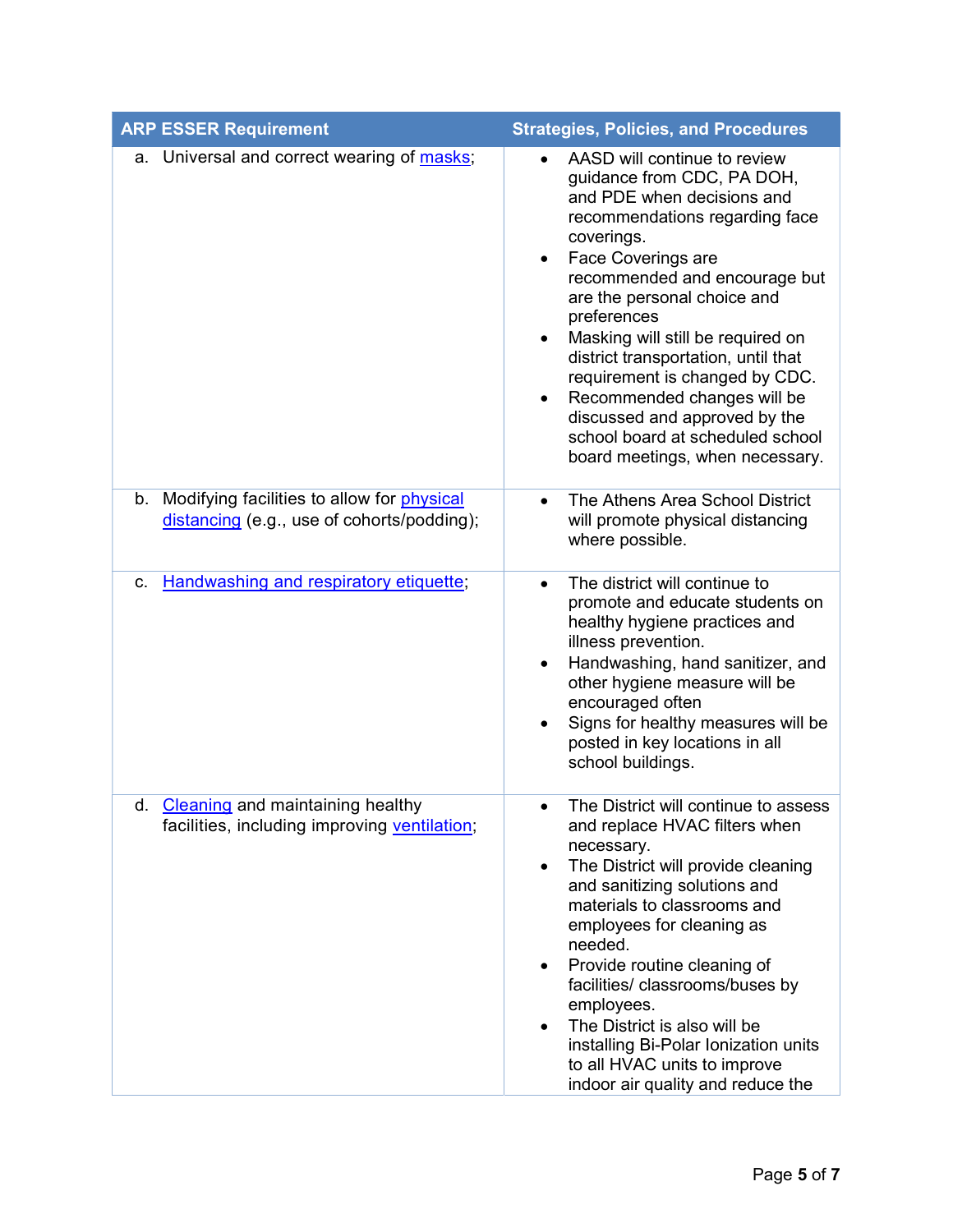| <b>ARP ESSER Requirement</b>                                                                                                            | <b>Strategies, Policies, and Procedures</b>                                                                                                                                                                                                                                                                                                                                                                                                                                                                                                                                                                                                                                                                                                                                                                                                                                                                                                                                                                                                                                                                                                                                                                                                                                                                                                                                                                                               |
|-----------------------------------------------------------------------------------------------------------------------------------------|-------------------------------------------------------------------------------------------------------------------------------------------------------------------------------------------------------------------------------------------------------------------------------------------------------------------------------------------------------------------------------------------------------------------------------------------------------------------------------------------------------------------------------------------------------------------------------------------------------------------------------------------------------------------------------------------------------------------------------------------------------------------------------------------------------------------------------------------------------------------------------------------------------------------------------------------------------------------------------------------------------------------------------------------------------------------------------------------------------------------------------------------------------------------------------------------------------------------------------------------------------------------------------------------------------------------------------------------------------------------------------------------------------------------------------------------|
|                                                                                                                                         | risk of numerous air-borne<br>illnesses, include SARS-CoV-2                                                                                                                                                                                                                                                                                                                                                                                                                                                                                                                                                                                                                                                                                                                                                                                                                                                                                                                                                                                                                                                                                                                                                                                                                                                                                                                                                                               |
| e. Contact tracing in combination with<br>isolation and quarantine, in collaboration<br>with the State and local health<br>departments; | As it pertains to SARS-CoV-2<br>$\bullet$<br>pandemic and consistent with Title<br>28 Pa. Code Chapter 27, the<br>Athens Area School District will<br>exclude from school any student<br>or staff who tests positive for<br>COVID-19 or is exhibiting<br>symptoms per Title 28 Pa. Code<br>Chapter 27.72.<br>The district will report positive<br>$\bullet$<br>COVID-19 cases to PDE and PA<br>DOH as required.<br>COVID-19 positive students and<br>$\bullet$<br>staff will be excluded from school<br>for a minimum of 5 days. COVID-<br>19 positive students and staff<br>cannot return until they are fever<br>free, without medication, for at<br>least 24 hours on or after day 5.<br>Upon return, face coverings will be<br>required for days 6-10.<br>Household close contacts -<br>$\bullet$<br>students/staff who are living in a<br>household with a COVID-19<br>positive individual and cannot<br>isolate from that individual will be<br>required to quarantine for 5 days.<br>On day 6 the students may return<br>with a mask for days 6-10.<br>Students and staff who do not test<br>positive for COVID-19 but exhibit<br>symptoms per Title 28 Pa. Code<br>Chapter 27.72 will be excluded<br>from school until they are fever<br>free, without medication, for at<br>least 24 hours. All students in<br>quarantine will be provided access<br>to all learning materials and<br>support from the learning loss<br>teacher. |
| f.<br>Diagnostic and screening testing;                                                                                                 | The district will promote diagnostic<br>and symptom screening by                                                                                                                                                                                                                                                                                                                                                                                                                                                                                                                                                                                                                                                                                                                                                                                                                                                                                                                                                                                                                                                                                                                                                                                                                                                                                                                                                                          |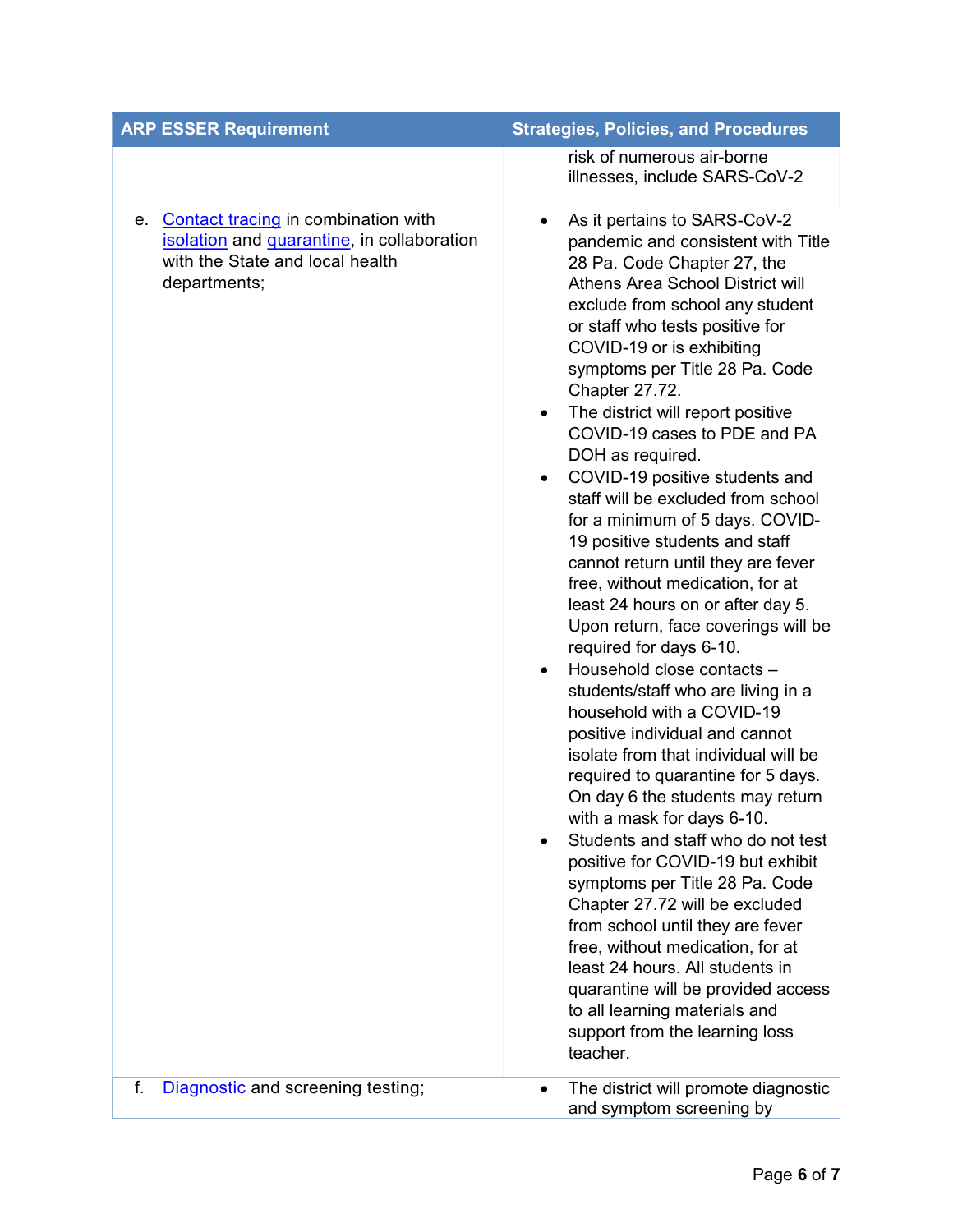| <b>ARP ESSER Requirement</b>                                                                                       | <b>Strategies, Policies, and Procedures</b>                                                                                                                                                                                                                                                                                  |
|--------------------------------------------------------------------------------------------------------------------|------------------------------------------------------------------------------------------------------------------------------------------------------------------------------------------------------------------------------------------------------------------------------------------------------------------------------|
|                                                                                                                    | parents/students/employees who<br>are symptomatic or have<br>suspicion of COVID-19 exposure<br>prior to arriving at the school<br>campus and school buildings.                                                                                                                                                               |
| g. Efforts to provide vaccinations to school<br>communities;                                                       | The district may share<br>$\bullet$<br>vaccination/COVID testing<br>information from local health<br>organizations on the district<br>website and social media<br>The district may offer vaccination<br>$\bullet$<br>clinics for staff, if needed or<br>requested.                                                           |
| h. Appropriate accommodations for<br>students with disabilities with respect to<br>health and safety policies; and | The district will provide reasonable<br>$\bullet$<br>accommodations, as appropriate,<br>to students with disabilities with<br>respect to health and safety<br>strategies. Medical exemptions<br>within an IEP or 504 plan will be<br>honored at all times                                                                    |
| Coordination with state and local health<br>i.<br>officials.                                                       | The district will participate in<br>$\bullet$<br>collaborative efforts with local and<br>state health officials who desire<br>coordination related to responses<br>to the pandemic, when contacted<br>directly.<br>The district will continue to follow<br>the mandated guidelines set forth<br>by the PA DOH, CDC, and PDE. |